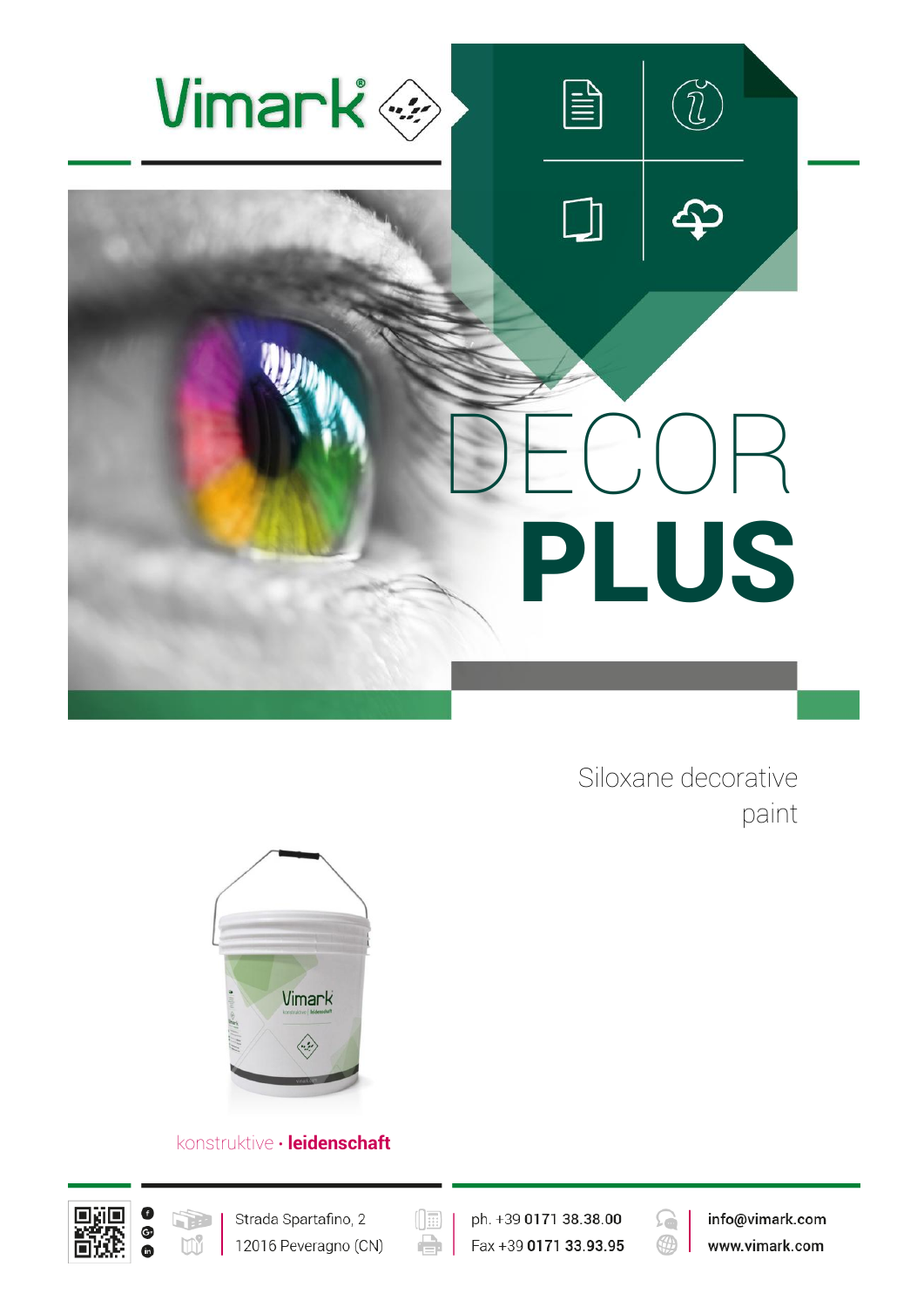



| <b>PRODUCT</b><br><b>DESCRIPTION</b>    | DECOR.PLUS is a medium- fine-grained finish based on high performance siloxane<br>binders to protect and decorate both internal and external substrates via brush<br>application.<br>Its particular composition allows to obtain an original aesthetic effect creating an<br>alternation of opaque and rustic, smooth and blended areas, giving the surface a delicate<br>light and dark and slight aesthetic movements.<br>Suitable for decorating surfaces treated and restored with macroporous dehumidifying<br>An excellent water repellent and breathable product that guarantees protection and<br>resistance against meteoric aggression, pollutants, ultraviolet rays, bacteria proliferation,<br>abrasions and alkalis.<br>Ideal for new seasoned lime plaster, concrete or gypsum, old plaster, concrete, cement<br>based surfaces, etc.<br>The special organic-mineral formulation makes it particularly suitable for repairing and<br>restoring facades of historical buildings, with mineral or organic paint finishes.<br>DECOR.PLUS finish does not favour the development of mould and algae.<br>Available in some range of colours as well as the colours from the collections NATURAL, |  |  |  |  |  |
|-----------------------------------------|-----------------------------------------------------------------------------------------------------------------------------------------------------------------------------------------------------------------------------------------------------------------------------------------------------------------------------------------------------------------------------------------------------------------------------------------------------------------------------------------------------------------------------------------------------------------------------------------------------------------------------------------------------------------------------------------------------------------------------------------------------------------------------------------------------------------------------------------------------------------------------------------------------------------------------------------------------------------------------------------------------------------------------------------------------------------------------------------------------------------------------------------------------------------------------------------------------------|--|--|--|--|--|
|                                         | and MINERAL by Vimark.                                                                                                                                                                                                                                                                                                                                                                                                                                                                                                                                                                                                                                                                                                                                                                                                                                                                                                                                                                                                                                                                                                                                                                                    |  |  |  |  |  |
| <b>COMPOSITION</b>                      | <b>DECOR.PLUS</b> is a finish based on siloxane binders in aqueous dispersion, medium-fine<br>grain aggregates and selected pigments.                                                                                                                                                                                                                                                                                                                                                                                                                                                                                                                                                                                                                                                                                                                                                                                                                                                                                                                                                                                                                                                                     |  |  |  |  |  |
| <b>MIXING</b><br><b>AND APPLICATION</b> | <b>NEW PLASTER</b><br>New plasterwork must be perfectly seasoned and dry, stable, free of dust and inconsistent<br>parts. Leave to season until the binder in new patches of plaster has completely set.<br>In order to optimize absorption apply thoroughly over the entire surface to be coated,<br>using a brush or spray, a coat of DECOR.PRIMER diluted 1:4 v/v with clean water. Apply a<br>coat of DECOR.FIX diluted with clean water at 20% w/w and coloured in an automatic<br>colour mixing machine to obtain the final colour.                                                                                                                                                                                                                                                                                                                                                                                                                                                                                                                                                                                                                                                                 |  |  |  |  |  |
|                                         | OLD PAINTED OR SYNTHETIC COATED SUBSTRATES                                                                                                                                                                                                                                                                                                                                                                                                                                                                                                                                                                                                                                                                                                                                                                                                                                                                                                                                                                                                                                                                                                                                                                |  |  |  |  |  |
|                                         | The substrates must be perfectly seasoned and dry, stable, free of dust, release agents<br>and inconsistent parts. Clean the surface thoroughly to remove any traces of dust, dirt,<br>grease or efflorescence. Leave to season until the binder in new patches of plaster has<br>completely set.                                                                                                                                                                                                                                                                                                                                                                                                                                                                                                                                                                                                                                                                                                                                                                                                                                                                                                         |  |  |  |  |  |
|                                         | In the presence of partially degraded paint or synthetic / mineral coatings, remove parts<br>that are loose and non-adherent to surface. Remove and treat any mould by neutralizing.<br>Previously painted surfaces must be adherent to the wall and brushed clean. Remove<br>paint from wall when necessary. If the wall is very dusty, power wash clean.<br>Apply thoroughly over the entire surface to be coated, using a brush or spray, a coat of<br><b>DECOR.PRIMER</b> diluted 1:4 v/v with clean water. Apply a coat of by brush or roller.<br><b>DECOR.FIX</b> diluted with clean water at 20% w/w and coloured in an automatic colour<br>mixing machine to obtain the final colour. Wait at least 4-6 hours (depending on the<br>environment conditions) before applying the finish by brush.                                                                                                                                                                                                                                                                                                                                                                                                   |  |  |  |  |  |



 $\left(\begin{matrix}\overline{\phantom{a}}\ \overline{\phantom{a}}\ \overline{\phantom{a}}\ \overline{\phantom{a}}\ \overline{\phantom{a}}\ \overline{\phantom{a}}\ \overline{\phantom{a}}\ \overline{\phantom{a}}\ \overline{\phantom{a}}\ \overline{\phantom{a}}\ \overline{\phantom{a}}\ \overline{\phantom{a}}\ \overline{\phantom{a}}\ \overline{\phantom{a}}\ \overline{\phantom{a}}\ \overline{\phantom{a}}\ \overline{\phantom{a}}\ \overline{\phantom{a}}\ \overline{\phantom{a}}\ \overline{\phantom{a}}\ \overline{\phantom{a}}\ \overline{\$  $\Rightarrow$ 

ph. +39 0171 38.38.00 Fax +39 0171 33.93.95

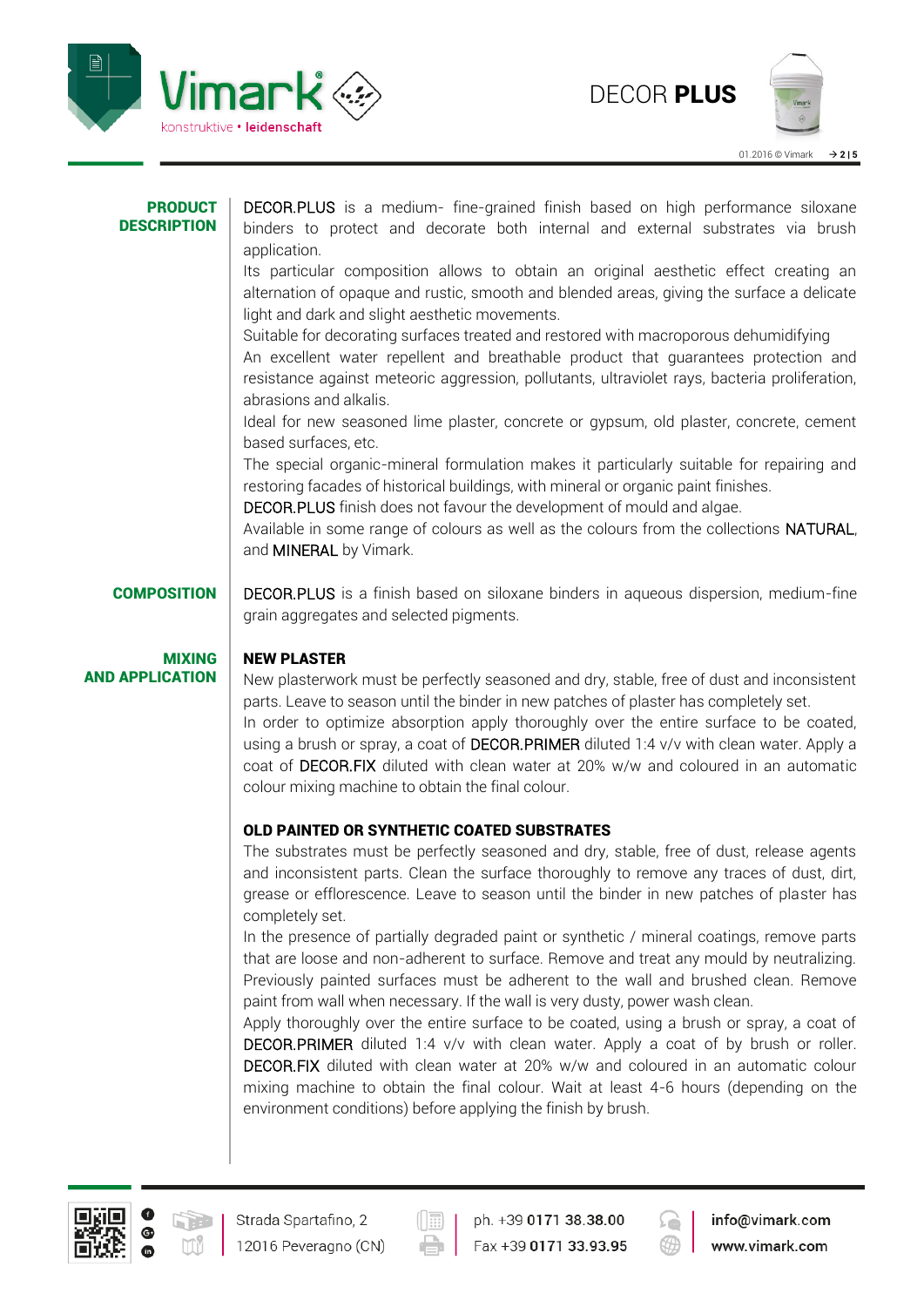



## **FINISHING**

|                                                        | Always mix <b>DECOR.PLUS</b> before diluting. Apply a first coat thoroughly over the entire<br>surface diluted with clean water up at 10% w/w. To obtain the correct appearance, apply<br>the finishing coat using a 5 x 15 mixed synthetic block brush.<br>Apply the DECOR.PLUS with non-repetitive cross strokes to obtain an alternation of<br>smooth and opaque rustic areas.<br>The final aesthetic effect will be highlighted after the product is completely dry. Its special<br>composition masks flaws and strokes making it easier to apply.                                                                                                                                                                                                                                                                                                                                                                                                                                                                                                                                                                                                                                                                                                                                                                                                                                                                                                                                                                                                                                                                                                                                                                                                              |  |  |  |  |  |
|--------------------------------------------------------|---------------------------------------------------------------------------------------------------------------------------------------------------------------------------------------------------------------------------------------------------------------------------------------------------------------------------------------------------------------------------------------------------------------------------------------------------------------------------------------------------------------------------------------------------------------------------------------------------------------------------------------------------------------------------------------------------------------------------------------------------------------------------------------------------------------------------------------------------------------------------------------------------------------------------------------------------------------------------------------------------------------------------------------------------------------------------------------------------------------------------------------------------------------------------------------------------------------------------------------------------------------------------------------------------------------------------------------------------------------------------------------------------------------------------------------------------------------------------------------------------------------------------------------------------------------------------------------------------------------------------------------------------------------------------------------------------------------------------------------------------------------------|--|--|--|--|--|
| <b>INDICATIVE</b><br><b>AMOUNTS</b><br><b>REQUIRED</b> | 0.400-0.500 kg per m <sup>2</sup> .                                                                                                                                                                                                                                                                                                                                                                                                                                                                                                                                                                                                                                                                                                                                                                                                                                                                                                                                                                                                                                                                                                                                                                                                                                                                                                                                                                                                                                                                                                                                                                                                                                                                                                                                 |  |  |  |  |  |
| <b>COLOUR</b>                                          | White.<br>Collection: NATURAL.colours (*, **, ***).<br>Collection: MINERAL.colours.                                                                                                                                                                                                                                                                                                                                                                                                                                                                                                                                                                                                                                                                                                                                                                                                                                                                                                                                                                                                                                                                                                                                                                                                                                                                                                                                                                                                                                                                                                                                                                                                                                                                                 |  |  |  |  |  |
| <b>PACKAGING</b>                                       | Tubs of 22 kg.                                                                                                                                                                                                                                                                                                                                                                                                                                                                                                                                                                                                                                                                                                                                                                                                                                                                                                                                                                                                                                                                                                                                                                                                                                                                                                                                                                                                                                                                                                                                                                                                                                                                                                                                                      |  |  |  |  |  |
| <b>STORAGE</b>                                         | 12 months in original intact packaging, protect from frost, not exposed to direct sunlight or<br>heat sources.                                                                                                                                                                                                                                                                                                                                                                                                                                                                                                                                                                                                                                                                                                                                                                                                                                                                                                                                                                                                                                                                                                                                                                                                                                                                                                                                                                                                                                                                                                                                                                                                                                                      |  |  |  |  |  |
| <b>RECOMMENDATIONS</b>                                 | Do not apply in temperatures below + $5^{\circ}$ C or above + 35 $^{\circ}$ C. Avoid applying with relative<br>humidity greater than 65% or WME humidity exceeding 20%. Do not apply in direct<br>sunlight. After applying, protect surfaces from rain for at least 48 hours.<br>Climatic conditions different from those indicated will have a negative influence on the<br>correct drying time of the product compromising performance and the aesthetic<br>appearance<br>The product reaches the best the technical and performance characteristics after<br>approximately 10 days of application. If during this period, the product is rained upon,<br>raindrop fouling can occur. This phenomenon is however temporary and does not affect in<br>any way the overall performance of the product. Sometimes these formations disappear<br>automatically with subsequent rainfalls. In any case, power washing will remove them.<br>The colours shown in the samples are indicative. We recommend a test on site in order to<br>verify the final colour tone.<br>In case where several coats are required, wait at least 12 hours between coats or verify<br>that the film is completely dry.<br>The solidity of an exterior colour, as well as the chemical nature of the pigments used,<br>depend on many variables. The type of colour and the perception of its variation over time<br>by the human eye, the environmental to which the product is exposed, the type of product<br>to which the pigments are added, how it is applied, the thickness, the type of underlying<br>substrate.<br>Choosing a coloured product implies the acceptance of a colour tolerance of Delta $E = 3$<br>(CIELAB, D65, 8°, light diffusion, product applied in lab test). |  |  |  |  |  |



 $(\boxed{\mathbb{R}}$  $\Rightarrow$ 

ph. +39 0171 38.38.00 Fax +39 0171 33.93.95

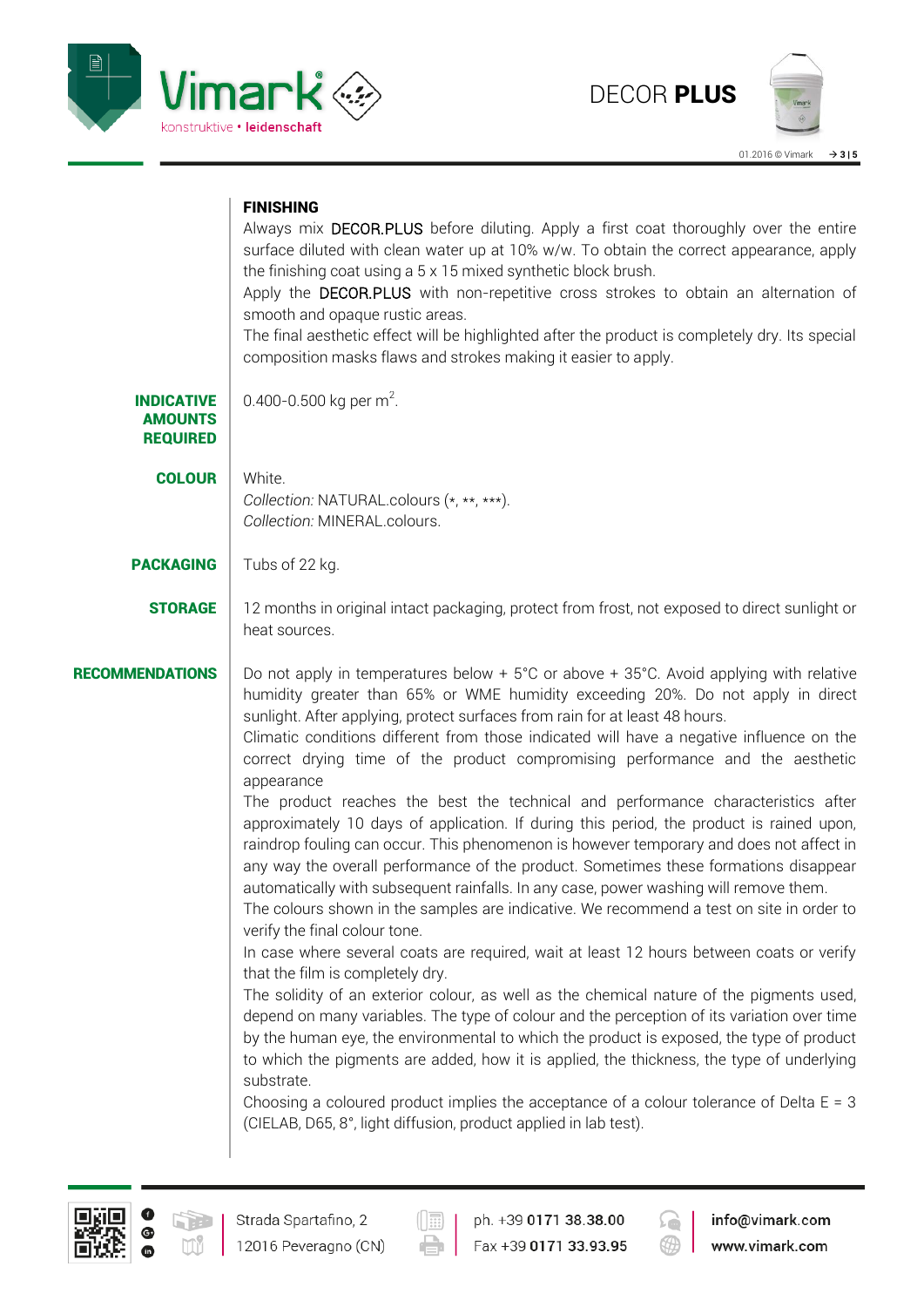

01.2016 © Vimark **4 | 5**

Further product supplies with the same colour code may undergo slight variations in tone; therefore, we suggest ordering sufficient quantities to complete the job in a single solution. If a second order has to be made, always communicate the lot number of the previous order.

The diluted product must be stored in the original container, tightly closed, not exposed to direct sunlight or heat source, and used within 5 days of diluting.

| <b>PRODUCT DATA</b>     | Appearance                       |                              | liquid                                             |                                                         |             |  |
|-------------------------|----------------------------------|------------------------------|----------------------------------------------------|---------------------------------------------------------|-------------|--|
|                         | Colour                           |                              | white and coloured                                 |                                                         |             |  |
|                         | Type of binder                   |                              |                                                    | acrylic-siloxane resin in aqueous solution EN 1062-1    |             |  |
|                         |                                  | Max. temperature for storage |                                                    |                                                         |             |  |
|                         | Min. temperature for storage     |                              | $+5^{\circ}$ C                                     |                                                         |             |  |
| <b>APPLICATION DATA</b> | Min. temperature for application |                              | $+5^{\circ}$ C                                     |                                                         |             |  |
|                         | Max. temperature for application |                              | $+35^{\circ}$ C                                    |                                                         |             |  |
|                         | Relative humidity of environment |                              | $\leq 65\%$                                        |                                                         |             |  |
|                         | Substrate humidity WME           |                              | $\leq 20\%$                                        |                                                         |             |  |
|                         | Surface drying time              |                              | 2 hour                                             |                                                         |             |  |
|                         | Waiting time between coats       |                              | > 4 hours                                          |                                                         |             |  |
|                         | Tool cleaning                    |                              | soap and water immediately after use               |                                                         |             |  |
| <b>DILUTION</b>         |                                  | Roller                       | <b>Brush</b>                                       | <b>Airless</b>                                          | Air         |  |
|                         | Water dilution                   | N.A.                         | 20%                                                | N.A.                                                    | N.A.        |  |
|                         |                                  |                              |                                                    |                                                         |             |  |
| <b>PERFORMANCE</b>      | Specific weight                  |                              | 1410 g/l $\pm$ 30 g/l<br><b>UNI 8910</b>           |                                                         |             |  |
| <b>DATA</b>             | Dry residue in bulk w/w          |                              | $63% + 2%$                                         |                                                         |             |  |
|                         | Dry residue in volume v/v        |                              | 42% ± 0,5%                                         |                                                         |             |  |
|                         | pH at packaging                  |                              | $10 \pm 1$                                         |                                                         |             |  |
|                         | Gloss of coatings                |                              | very matt L < 5 gloss GU 85°                       |                                                         | EN ISO 2813 |  |
|                         | Viscosity                        |                              | 17000 ± 2000 cps                                   |                                                         | ASTM D 2196 |  |
|                         | Dry film thickness               |                              | $E_1 \leq 50 \mu$                                  |                                                         | EN 1062-1   |  |
|                         | Grain size                       |                              | $S_2$ Mean < 300 $\mu$ m                           |                                                         | EN 1062-1   |  |
|                         | Film at low temperature          |                              | good at $+5^{\circ}$ C                             |                                                         | UNI 10793   |  |
|                         | Category for final use           |                              | decoration and protection                          |                                                         | EN 1062-1   |  |
|                         | Applicability and recoating      |                              | 1° coat: no problem<br>2° coat: good after 4 hours |                                                         | UNI 10794   |  |
|                         | Dirt pick-up                     |                              |                                                    | low ∆L from 3 to 9                                      |             |  |
|                         | Resistance to washing            |                              | excellent > 5000 cycles                            |                                                         | UNI 10560   |  |
|                         | Resistance to mould              |                              |                                                    | suitable for preventing mould                           |             |  |
|                         | Water vapour permeability        |                              | mean $V < 100$ g/m <sup>2</sup> 24h                |                                                         | EN 7783-2   |  |
| <b>VOC</b>              | Category                         |                              |                                                    | Coatings for exterior walls of mineral substrate (WB/c) |             |  |
|                         | VOC limits category              |                              |                                                    | 40 g/l (2010)                                           |             |  |
|                         | Maximum VOC product content      |                              | $20$ g/l                                           |                                                         |             |  |
|                         |                                  |                              |                                                    |                                                         |             |  |

 $\textsf{NOTE}$  Product for professional use. The data and instructions in this data sheet are based on our best practical and laboratory experience. They refer to laboratory tests and should be considered indicative. In view of





ph. +39 0171 38.38.00 Fax +39 0171 33.93.95